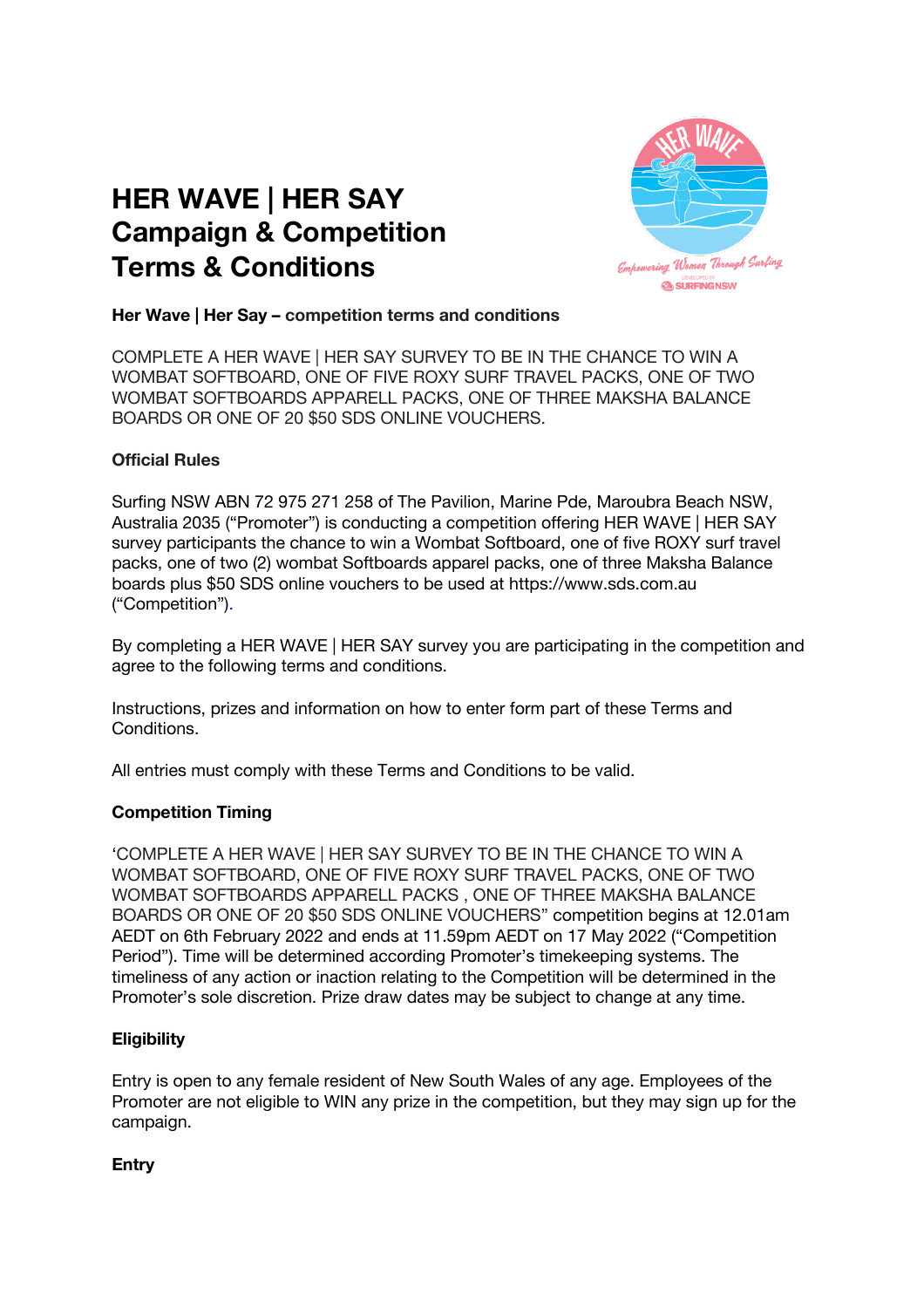To enter the Competition, entrants must submit a completed survey at https://surfingnsw.com.au/her-wave/ ("Entry"). By submitting a survey, entrants consent to joining Surfing NSW Her Wave community mailing list.

Each entrant may only submit one Entry into the Competition via one survey submission.

### **Prize Draw**

One (1) Wombat Softboard and Five (5) potential ROXY surf travel pack major prize winners will be drawn via a random electronic draw at The Pavilion, Marine Pde, Maroubra Beach NSW, Australia 2035. at 10.00am on 17 May 2022 ("Prize Draw Date") and the Prizes will be awarded to the first five people drawn following winner validation and verification ("Major Winners").

Two (2) wombat Softboards apparel packs ad Three (3) other winners will win a Maksha Balance board.

Twenty (20) other "spot prize" winners will be drawn & win \$50 SDS Online Vouchers to use at https://www.sds.com.au ("Prize"), with a total prize value of RRP\$50. These will be drawn once the one (1) Wombat Softboard and five (5) ROXY Surf Travel pack winners, two (2) wombat Softboards apparel packs and three (3) Maksha Balance boards have been established and confirmed after the 17. May 2022 or before this date if they confirm within this period.

Major Winners will be notified via email within one (1) business day of the draw. The name of the Major Winners will also be announced on https://surfingnsw.com.au/her-wave/ from 17 May 2022 for a period of seven (7) days. All reasonable efforts will be taken to contact the winners. The Promoter takes no responsibility for unread, undelivered or incorrectly provided email information.

Once the Major Winners has been verified, promo codes for the twenty (20) \$50 vouchers will be emailed to the Winners and mailing address will be requested for the five (5) ROXY surf travel pack winners, two (2) wombat Softboards apparel packs and the three (3) Maksha balance board winner. Entrants agree to comply with the Promoter's reasonable instruction/direction to claim their Prize.

#### **Unclaimed prizes**

If the Major Winners cannot be contacted and the Prizes remain unclaimed at 5.00pm (AEDT) on 24th May 2022, the next people drawn after the Winner on the Prize Draw Date for Major Prize will be deemed one of the eight (8) Major prize winners. The initial picked Winners will be deemed to have forfeited the Prize and hence, will have no claim to the Prize.

The "back-up" Winners of the initial drawn major prize will be notified by email within one (1) business day of 24th May 2022. The process will be repeated until a winner is contacted and accepts the Prize (allowing for the day time frames to be adjusted).

#### **Conditions**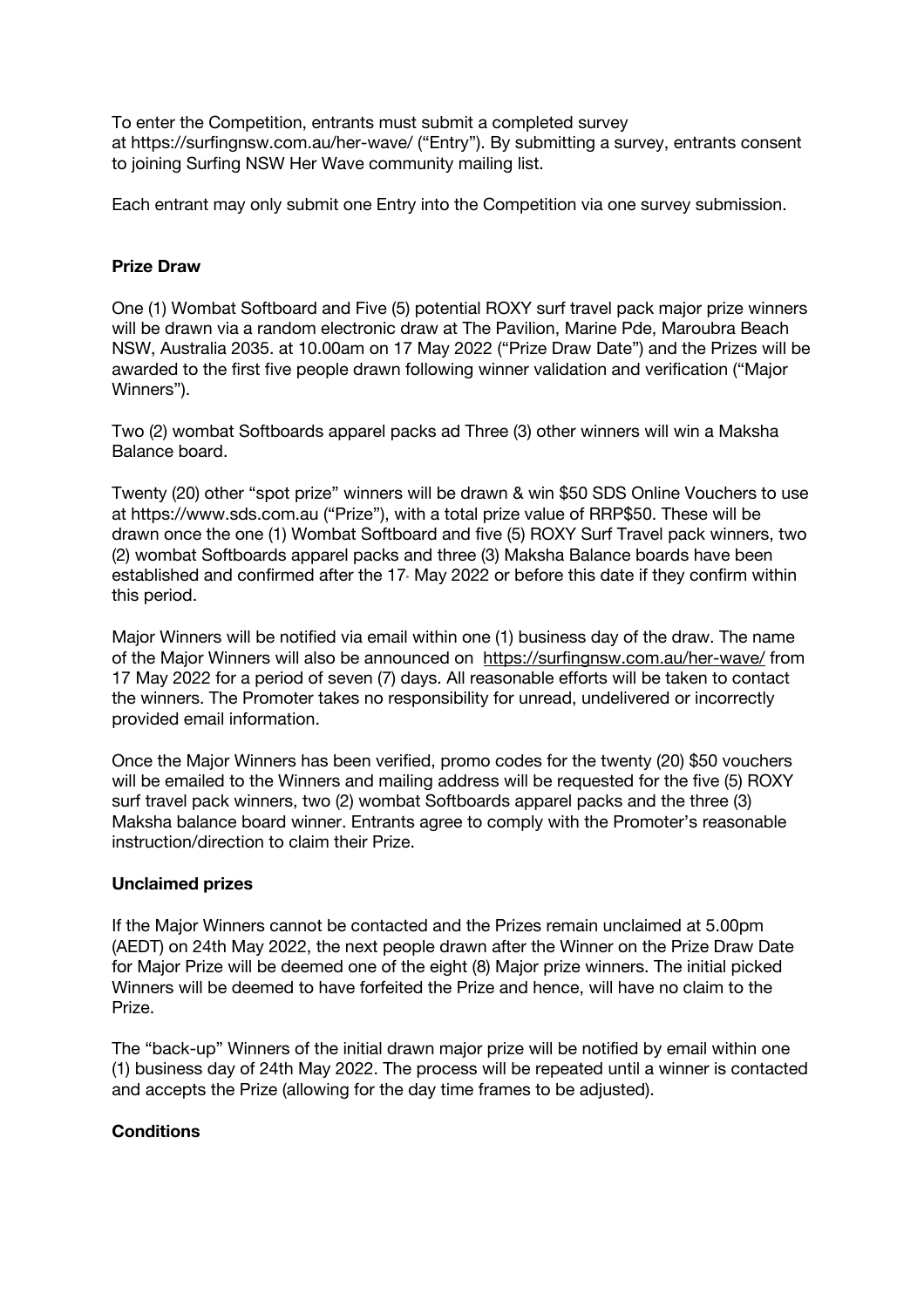Entrants and participants in the Competition are responsible for ensuring their familiarity with the Terms and Conditions at the time of participation. The Promoter's decision not to enforce its rights or any specific restriction (whether communicated to an entrant or not) does not constitute a waiver of those rights, restrictions or of the Terms and Conditions generally.

Participants acknowledge that the Promoter can rely on these Terms and Conditions even if the Promoter only learns of a Participants ineligibility after the Promoter has awarded a prize to the ineligible entrant.

Entries not complying with these Terms and Conditions are ineligible and the Promoter reserves its absolute right to disqualify any entrant from the Competition if any entries do not comply with these Terms and Conditions.

The Promoter's (or an associate of the Promoter) decision in relation to any aspect of these Terms and Conditions is final and binding on every person who enters. No correspondence will be entered into.

A request by an entrant to modify any information provided should be directed to the Promoter.

The Prize is not transferable or exchangeable nor can it be redeemed for cash.

If the Prize or any element of the Prize becomes unavailable for any reason beyond the Promoter's control then a similar prize of equal or greater value will be awarded to the winner in lieu, subject to the approval of the relevant regulatory authorities (if required). Without limiting the foregoing, the Promoter may, at its absolute discretion, substitute cash for any prize (the amount of cash being equal to the prize value specified in these terms and conditions).

Any tax liability arising because of accepting the prize is the winner(s) responsibility.

All prize advertisements depicting or describing the prizes and trademark references are illustrative rather than depictive and do not imply an associated with the Promoter.

Entrants consent to the use of their names, likeness or image by the Promoter if they are the winner of the Prize for an unlimited period of time without remuneration. Entrants agree to comply with any reasonable direction of the Promoter in this regard. If for any reason any aspect of this competition is not capable of running as planned, including by reason of war, terrorism, state of emergency, disaster, infection by computer virus, telephone network failure, bugs, tampering, unauthorized intervention, fraud, technical failures or any cause beyond the control of the Promoter, the Promoter may in its sole discretion cancel, terminate, modify or suspend the competition, or invalidate any affected entries, subject to the approval of the relevant authorities, if required.

If an act, omission, event or circumstance occurs which is beyond the reasonable control of the Promoter and which prevents the Promoter from complying with these Terms and Conditions, the Promoter will not be liable for any failure to perform or delay in performing its obligations.

The Promoter reserves the right, at any time, to verify the validity of entries and entrants (including an entrant's identity & place of residence) and reserves the right, in its sole